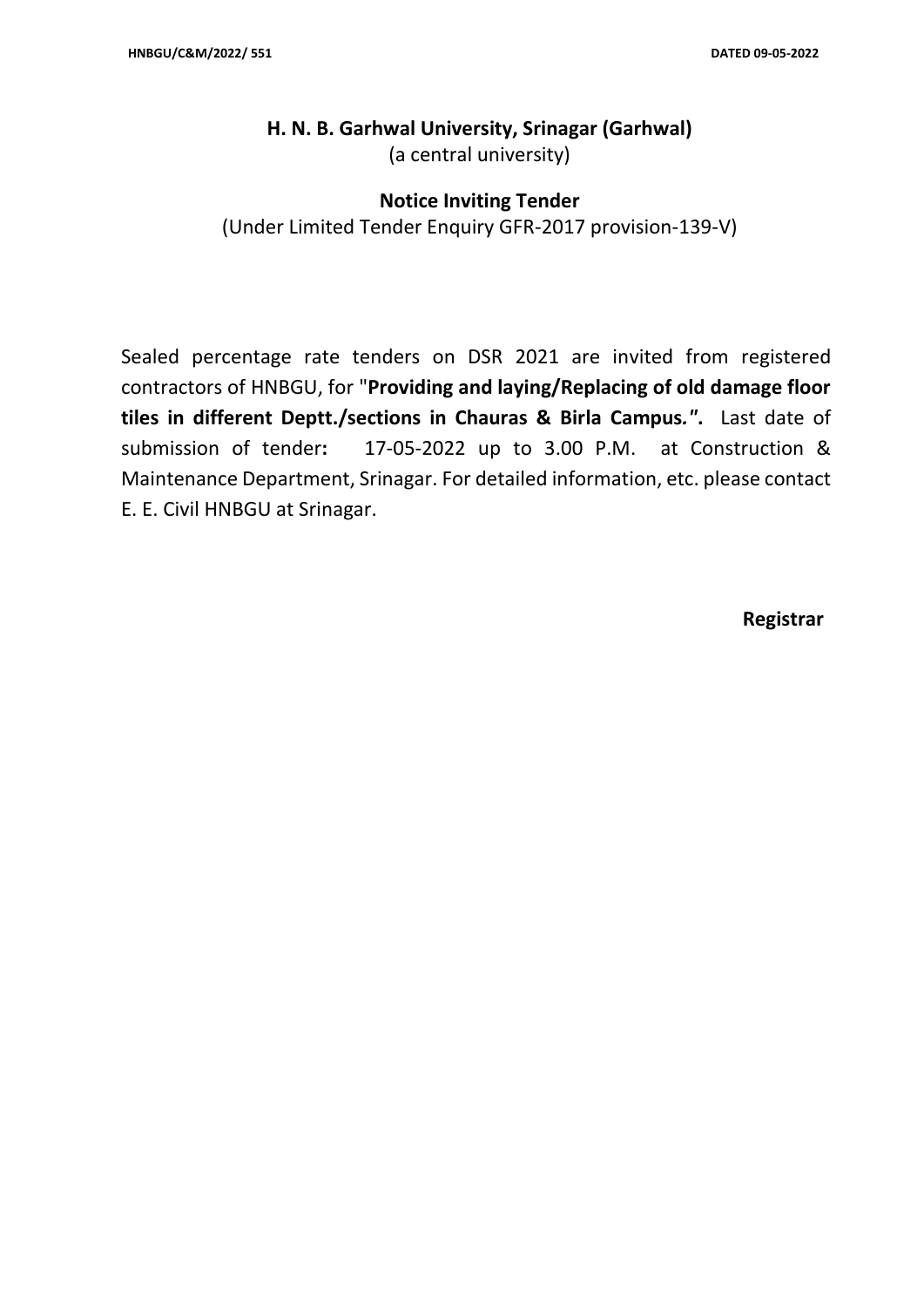#### **NOTICE INVITING TENDER**

Last Date of Issue of tender **:-**  $\rightarrow$  As per sheet attached

**Date of Opening of tender** 

This notice may also be seen at websites **www.hnbgu.ac.in**

**HNB Garhwal University Srinagar, Garhwal** 

#### **NOTICE INVITING TENDER**

1. Sealed percentage rate tenders on DSR 2021 are invited from registered contractor of HNB Garhwal University, for *Providing and laying/Replacing of old damage floor tiles in different Deptt./sections in Chauras & Birla Campus* Last date for submission of tender is 17-05-2022 at 03.00 P.M. Construction & Maintenance Department, Srinagar.

| <b>NIT</b>                   | S.  | Name of                                                                                                                                       | <b>Estimated cost</b> | Earnest      | <b>Time</b> | <b>Date of Posting</b>  | Last date of                     | Time & date                   | <b>Tender</b> |
|------------------------------|-----|-----------------------------------------------------------------------------------------------------------------------------------------------|-----------------------|--------------|-------------|-------------------------|----------------------------------|-------------------------------|---------------|
| No.                          | NO. | work                                                                                                                                          |                       | <b>Money</b> |             | allowed on Notice Board | issue of                         | of opening                    | Cost          |
|                              |     |                                                                                                                                               |                       |              |             |                         | tenders &<br>time                | of Tenders                    |               |
| HNBGU./ C&M /2022/ <b>02</b> | 1.  | damage<br>르.<br>Deptt./sections<br>Providing and laying/Replacing of old<br>different<br>Campus<br>& Birla<br>요.<br>tiles<br>Chauras<br>floor | ₹ 4,97,785/-          | Exempted     | 45 days     | 09-05-2022              | 16-05-2022<br>Up to 4.00<br>P.M. | 17-05-2022<br>At 3.30<br>P.M. | NA            |

The application shall be submitted to the office of Executive Engineer, Construction & Maintenance Department, Srinagar.

The work is estimated to cost as per detail above. This estimate, however, is given merely as a rough guide.

#### **Criteria of eligibility for issue of tender document**

- 1. Tender shall be issued to registered contractor of HNBGU.
- 2. The time allowed for carrying out the work will be **45 days** from the date of order. However work will be carried out in part as per the requirement of the University.
- 3. The site for the work is available and ready for commencement of the task.
- 4. Tender document consisting of plan and specifications of work to be done and the set of terms & conditions of contract to be complied with by the contractor whose tender may be accepted and other necessary documents can be seen in the office of the **EE, HNBGU Srinagar (Garhwal)** between hours of 11:00 A.M. & 04:00 P.M. everyday excepts on Saturday, Sunday and Public Holidays. Tender documents will be issued from his office, during the hours specified above.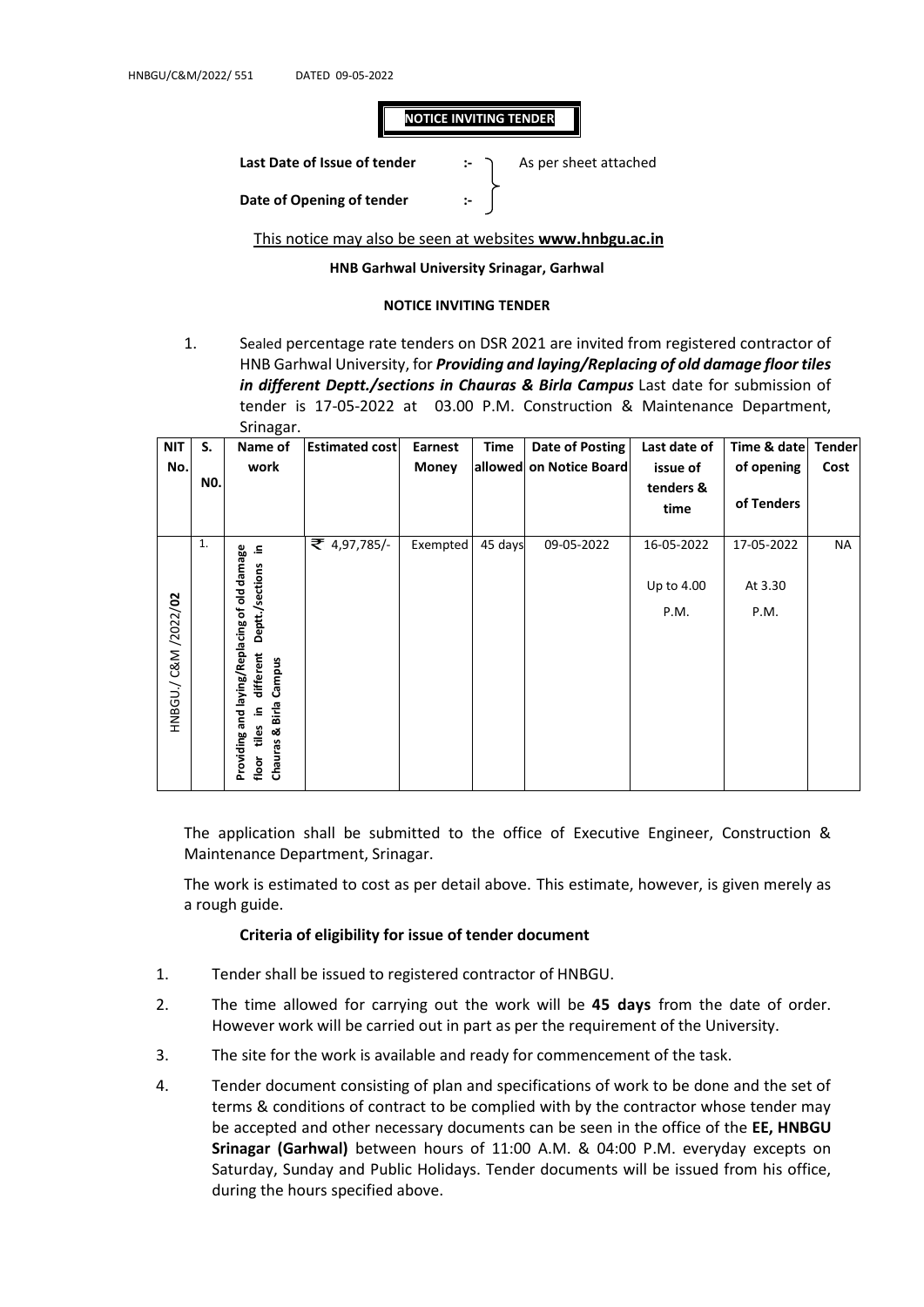5. The sealed tender envelope with the name of work and due date of opening written on envelope, shall be received by the office of EE, HNBGU, Srinagar (Garhwal) Construction &Maintenance Department, Srinagar as per time and date mentioned in page no. 01. The financial bid duly signed by the contractor on the Performa for this purpose as per annexure-1 to be submitted by the contractor in sealed envelope to the office of EE Civil

6. The contractor whose tender is accepted will be required to furnish performance guarantee of 5% (Five percentages) of the tendered amount within the period specified in letter. This guarantee shall be in the form of Deposit at call receipt of any scheduled Bank/Banker's cheque of any scheduled Bank/Demand Draft of any scheduled bank/pay order of any scheduled Bank on prescribed format by University.

In case the contractor fails to deposit the said performance guarantee within the period in letter including the extended period if any, the Money deposited by the registered contractors at the time of registration shall be forfeited automatically without any notice to the contractor.

7. The description of the following works **"** *Providing and laying/Replacing of old damage floor tiles in different Deptt./sections in Chauras & Birla Campus "* copies of other drawings and documents pertaining to the works will be open for inspection by the tenderer at the office of E. Engineer, HNBGU, Srinagar.

Tenderers are advised to inspect and examine the site and its surroundings and satisfy themselves before submitting their tenders as to the nature of the ground and sub-soil (so far as is practicable), the form and nature of the site, the means of access to the site, the accommodation they may require and in general shall themselves obtain all necessary information as to risks, contingencies and other circumstances which may influence or affect their tender. A tenderer shall be deemed to have full knowledge of the site whether he inspects it or not and no extra charges consequent on any misunderstanding otherwise shall be allowed. The tenderer shall be responsible for arranging and maintaining at his own cost all materials, tools & plants, water, electricity, access, facilities for workers and all other services required for executing the work unless otherwise specifically provided for in the contract documents submission of a tender by a tenderer implies that he has read this notice and all other contract documents and has made himself aware of the scope and specification of the work to be done.

8. The University through Registrar does not bind itself to accept the lowest or any other tender and reserves to itself the authority to reject any or all of the tenders received without the assignment of any reason. All tenders in which any of the prescribed conditions is not fulfilled or any condition including that of conditional rebate is put forth by the tenderer shall be summarily rejected.

**9.** Canvassing whether directly or indirectly, in connection with tenders is strictly prohibited and the tenders submitted by the contractors who resort to canvassing will be liable to rejection.

10. The University through Registrar reserves to himself the right of accepting the whole or any part of the tender and the tenderer shall be bound to perform the same at the rate quoted.

11. This Notice Inviting Tender shall form a part of the contract.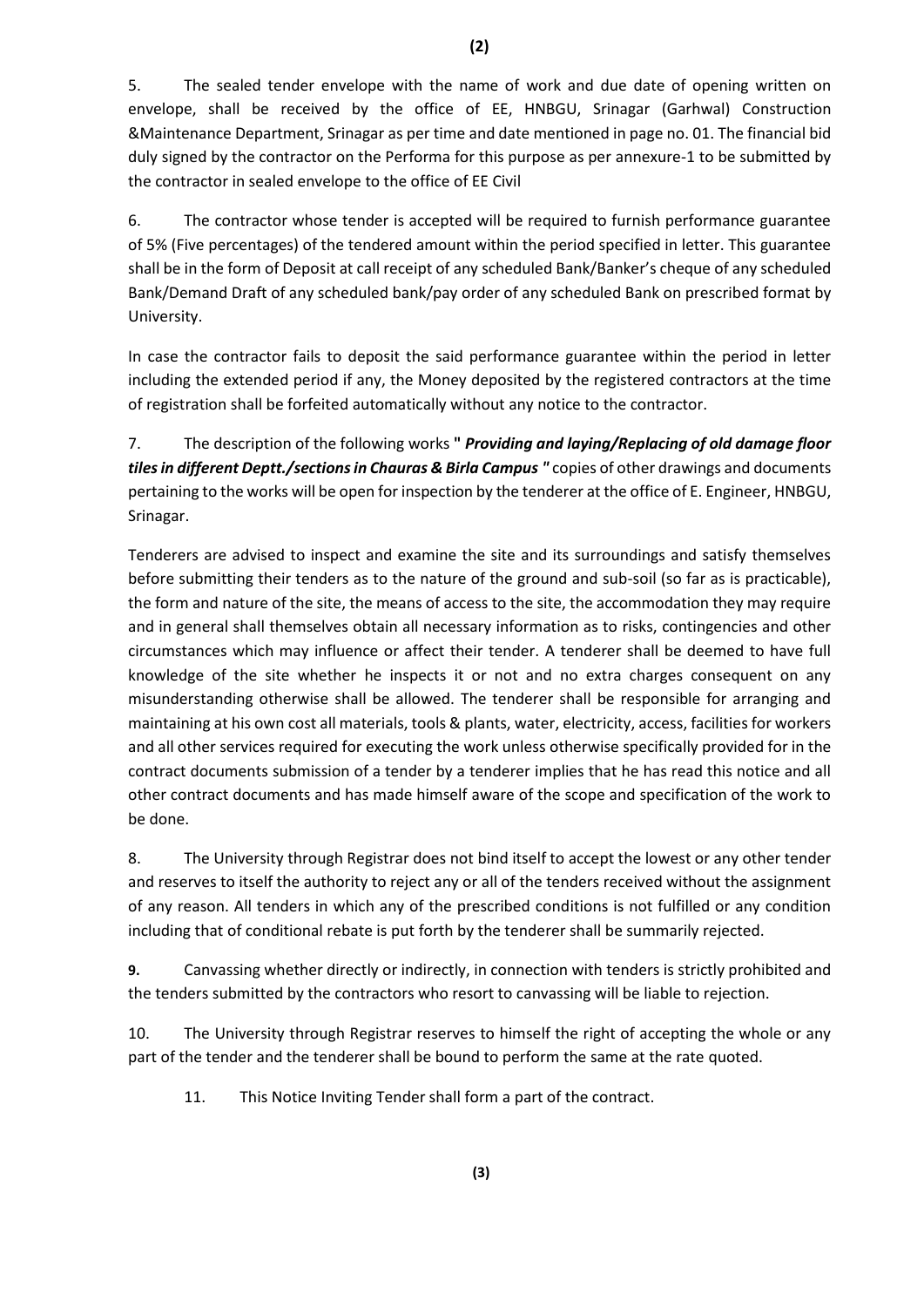## 1**. Scope:**

1.1 The work of **"** *Providing and laying/Replacing of old damage floor tiles in different Deptt./sections in Chauras & Birla Campus***."** is to be done strictly as per the nomenclature of the item/size as per drawing or as per the direction of Engineer-incharge.

### 2. **Specification for work, quality and workmanship**

- 2.2 All the materials of the work shall confirm to approve makes of material specified (Tiles, cement, Asian Paints/ Berger Paints/ Shalimar Paints Pvt. Ltd./ Snowcem India ltd). The proof of procurement of various materials shall be provided either from the manufactures or through authorized dealers for first quality of material, if required by university.
- 2.3 Any damages caused during transit shall be borne by the contractor and nothing shall be paid on this account by university. The damage material shall not be used on the work.
- 2.4 The quoted rates shall include all taxes i.e. GST and Labour cess etc. The rates shall also include carriage, loading, unloading etc. at site as per the direction of Engineerin-Charge to the satisfaction of concerned stakeholder/ HOD.
- 2.5 During the execution of work the contractor shall make necessary arrangements for safe custody of the material on the direction of the Engineer-in-charge till the satisfactory completion of the work.
- 3. The contractor shall make his own arrangement for obtaining electric connection if required, and make necessary payments directly to the department concerned.
- 4. The contractor shall fully comply with all legal orders and directions of the Public or local authorities or municipality and abide by their rules and regulations and pay all fees and charges for which he may be liable in this regard. Nothing extra shall be paid/reimbursed for the same. The contractor shall fully responsible for safety measures during work and to comply the directions as per labour act.
- 5. The deduction for GST, Income Tax and Labour cess shall be made at source as per rules.
- 6. Satisfactory completion certificate shall have to be obtained from the concerned stack holder/ HOD as per the direction of Engineer-in-Charge. The final payment shall be released only after the satisfactory completion of the task.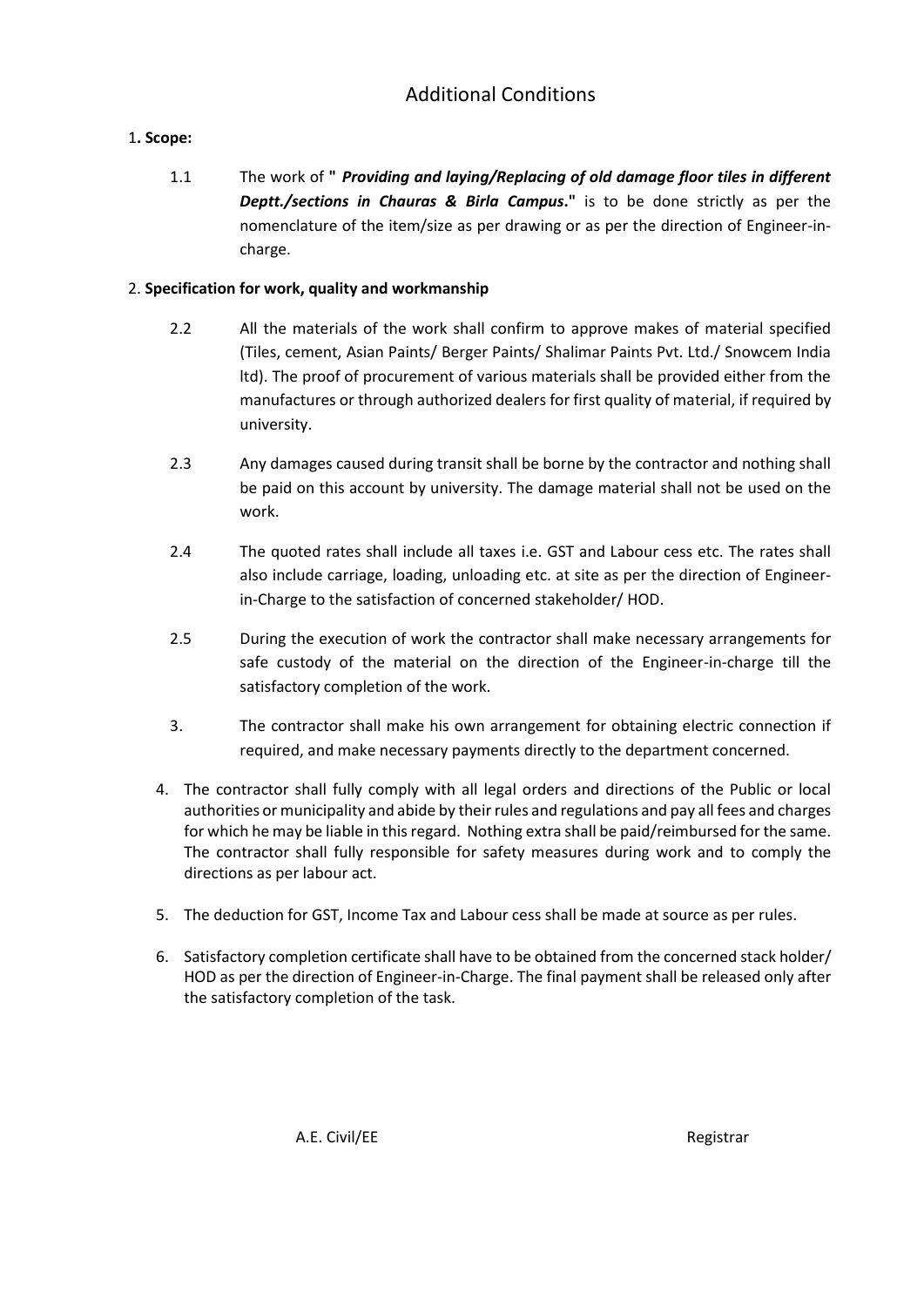### **Performa for Financial bids Schedule of Quantities**

## **Name of the Work: -** *Providing and laying/Replacing of old damage floor tiles in different Deptt./sections in Chauras & Birla Campus*

| S.<br>N.       | <b>Item Details</b>                                                                                      | Qt.    | Unit | <b>DSR 2021</b><br>unit rate | Amount/Rate<br>(in ₹) |
|----------------|----------------------------------------------------------------------------------------------------------|--------|------|------------------------------|-----------------------|
|                |                                                                                                          |        |      |                              |                       |
| $\mathbf{1}$   | Dismantling tile work in floors and roofs laid in<br>cement mortar including stacking material within 50 |        |      |                              |                       |
|                | metres lead. For thickness of tiles above 25 mm and<br>up to 40 mm                                       |        |      |                              |                       |
|                | D.S.R 15.23.2                                                                                            | 205.40 | sqm  | 93.40                        | 19184.36              |
| $\overline{2}$ | Providing and laying in position cement concrete of                                                      |        |      |                              |                       |
|                | specified grade excluding the cost of centering and                                                      |        |      |                              |                       |
|                | shuttering - All work up to plinth level :1:2:4 (1                                                       |        |      |                              |                       |
|                | cement : 2 coarse sand (zone-III) derived from                                                           |        |      |                              |                       |
|                | natural sources : 4 graded stone aggregate 20 mm                                                         |        |      |                              |                       |
|                | nominal size derived from natural sources)                                                               |        |      |                              |                       |
|                | D.S.R 4.1.3                                                                                              | 0.90   | cum  | 7365.15                      | 6628.64               |
| $\overline{3}$ | laying of vitrified floor tiles in different sizes                                                       |        |      |                              |                       |
|                | (thickness to be specified by the manufacturer) with                                                     |        |      |                              |                       |
|                | water absorption less than 0.08% and conforming to                                                       |        |      |                              |                       |
|                | IS: 15622, of approved make, in all colours and shades,                                                  |        |      |                              |                       |
|                | laid on 20mm thick cement mortar 1:4 (1 cement : 4                                                       |        |      |                              |                       |
|                | coarse sand), jointing with grey cement slurry @ 3.3                                                     |        |      |                              |                       |
|                | kg/ sqm including grouting the joints with white                                                         |        |      |                              |                       |
|                | cement and matching pigments etc., complete. Size of                                                     |        |      |                              |                       |
|                | Tile600x600mm                                                                                            |        |      |                              |                       |
|                | D.S.R 11.41.2 (as per anaylised rate for fixing old tiles)                                               | 54.00  | sqm  | 467.00                       | 25218.00              |
| 4              | Providing and laying vitrified floor tiles in different                                                  |        |      |                              |                       |
|                | sizes (thickness to be specified by the manufacturer)                                                    |        |      |                              |                       |
|                | with water absorption less than 0.08% and                                                                |        |      |                              |                       |
|                | conforming to IS: 15622, of approved make, in all                                                        |        |      |                              |                       |
|                | colours and shades, laid on 20mm thick cement                                                            |        |      |                              |                       |
|                | mortar 1:4 (1 cement : 4 coarse sand), jointing with                                                     |        |      |                              |                       |
|                | grey cement slurry @ 3.3 kg/ sqm including grouting                                                      |        |      |                              |                       |
|                | the joints with white cement and matching pigments                                                       |        |      |                              |                       |
|                | etc., complete.Size of Tile 600x600 mm                                                                   |        |      |                              |                       |
|                | D.S.R 11.41.2                                                                                            | 258.00 | sqm  | 1416.65                      | 365495.70             |